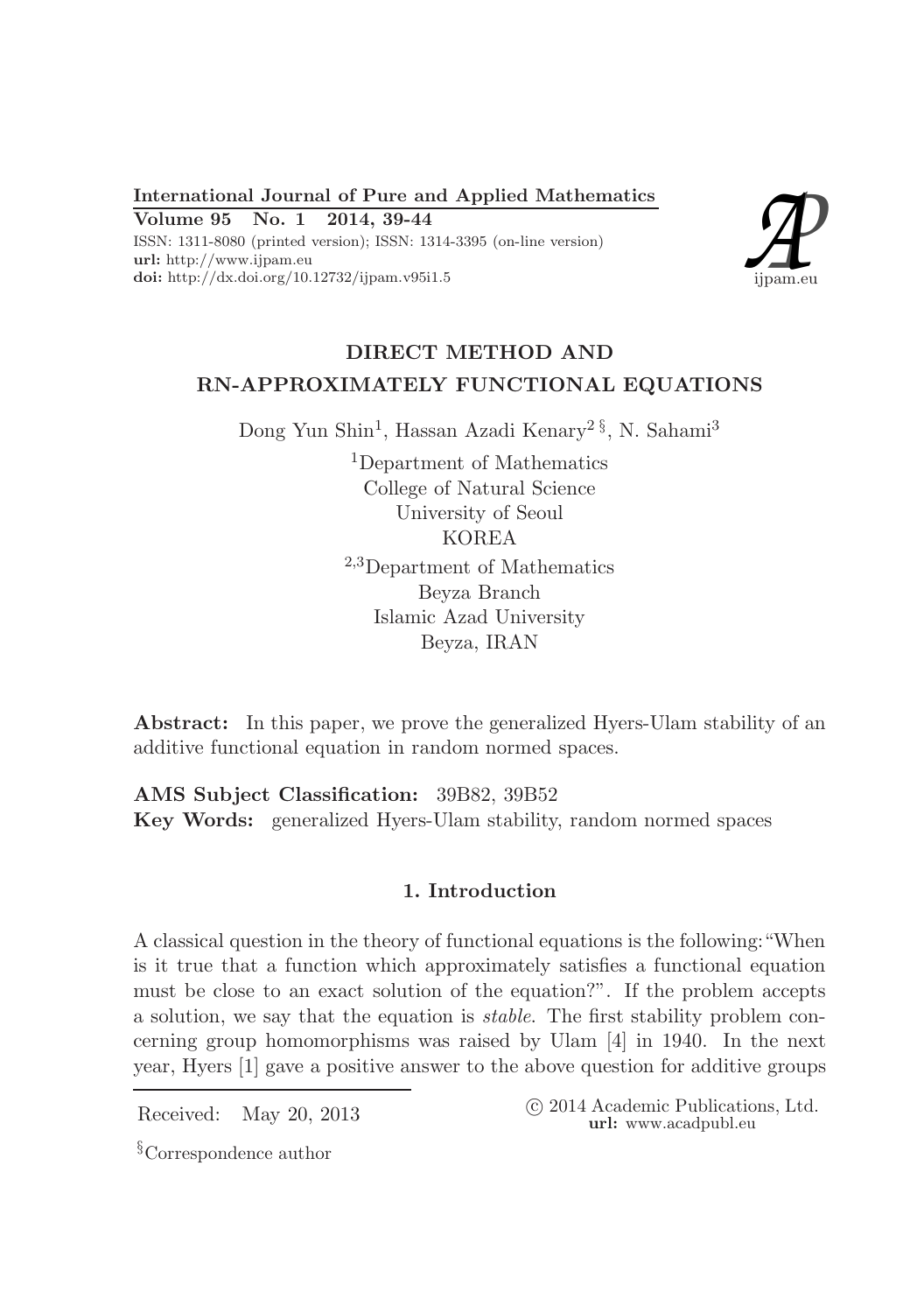under the assumption that the groups are Banach spaces. In 1978, Rassias [2] proved a generalization of Hyers's theorem for additive mappings. The result of Rassias has provided a lot of influence during the last three decades in the development of a generalization of the Hyers-Ulam stability concept. This new concept is known as generalized Hyers-Ulam stability or Hyers-Ulam-Rassias stability of functional equations.

### 2. Preliminaries

In the sequel, we adopt the usual terminology, notions and conventions of the theory of random normed spaces as in [3].

Throughout this paper, let  $\Gamma^+$  denote the set of all probability distribution functions  $F : \mathbb{R} \cup [-\infty, +\infty] \to [0, 1]$  such that F is left-continuous and nondecreasing on R and  $F(0) = 0, F(+\infty) = 1$ . It is clear that the set  $D^{+} = \{ F \in \Gamma^{+} : l^{-}F(-\infty) = 1 \},$  where  $l^{-}f(x) = \lim_{t \to x^{-}} f(t)$ , is a subset of  $\Gamma^{+}$ . The set  $\Gamma^+$  is partially ordered by the usual point-wise ordering of functions, that is,  $F \leq G$  if and only if  $F(t) \leq G(t)$  for all  $t \in \mathbb{R}$ . For any  $a \geq 0$ , the element  $H_a(t)$  of  $D^+$  is defined by

$$
H_a(t) = \begin{cases} 0 & \text{if } t \le a, \\ 1 & \text{if } t > a. \end{cases}
$$

We can easily show that the maximal element in  $\Gamma^+$  is the distribution function  $H_0(t)$ .

**Definition 2.1.** A function  $T : [0,1]^2 \rightarrow [0,1]$  is a *continuous triangular norm* (briefly, a *t*-norm) if  $T$  satisfies the following conditions:

- $(a)$  T is commutative and associative;
- (b)  $T$  is continuous;
- (c)  $T(x, 1) = x$  for all  $x \in [0, 1]$ ;
- (d)  $T(x, y) \leq T(z, w)$  whenever  $x \leq z$  and  $y \leq w$  for all  $x, y, z, w \in [0, 1]$ .

Three typical examples of continuous t-norms are as follows:  $T(x, y) =$  $xy, T(x, y) = \max\{a + b - 1, 0\}, T(x, y) = \min(a, b)$ . Recall that, if T is a t-norm and  $\{x_n\}$  is a sequence in [0, 1], then  $T_{i=1}^n x_i$  is defined recursively by  $T_{i=1}^1 x_1 = x_1$  and  $T_{i=1}^n x_i = T(T_{i=1}^{n-1} x_i, x_n)$  for all  $n \geq 2$ .  $T_{i=n}^{\infty} x_i$  is defined by  $T_{i=1}^{\infty}x_{n+i}.$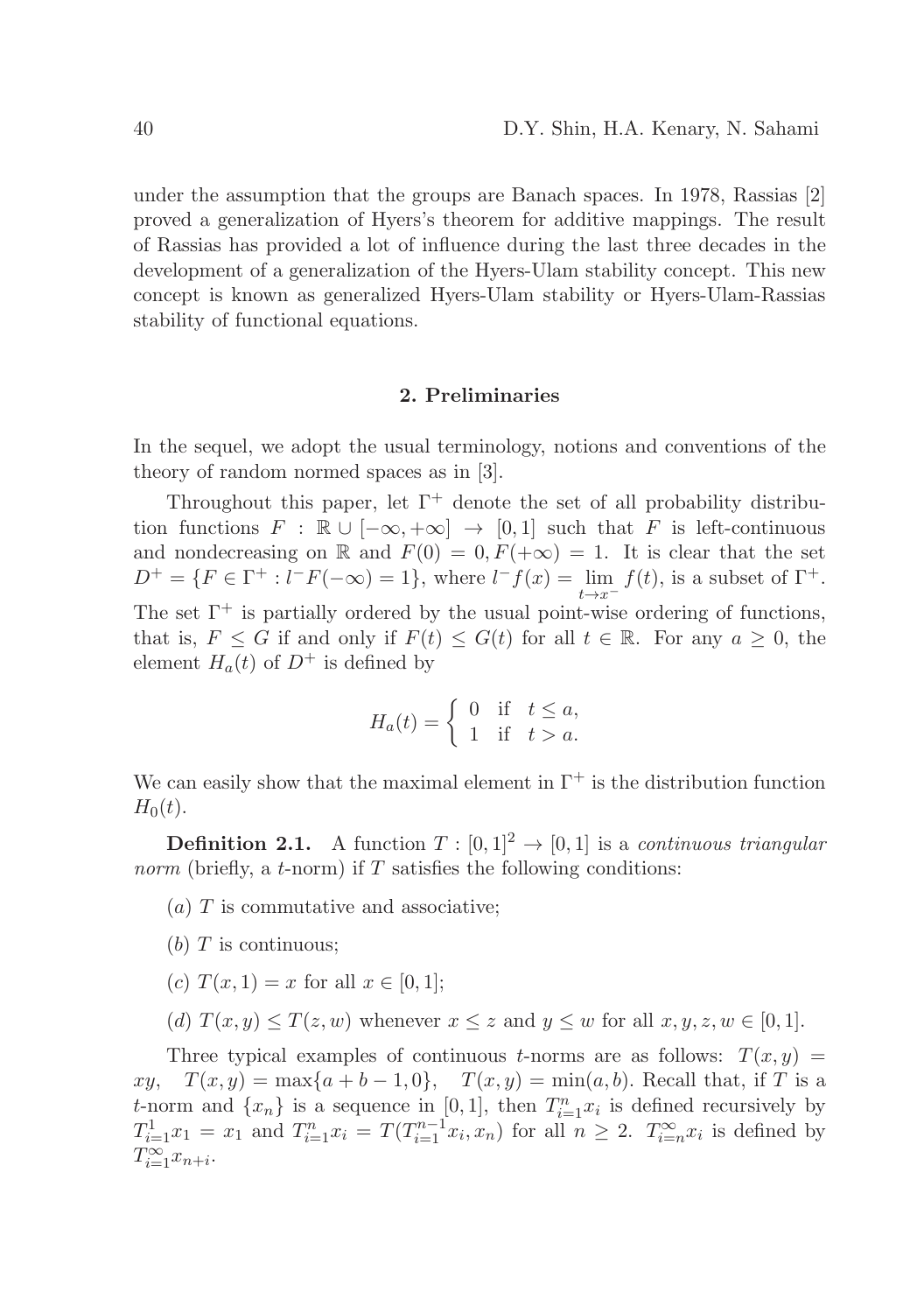Definition 2.2. A random normed space (briefly, RN-space) is a triple  $(X, \mu, T)$ , where X is a vector space, T is a continuous t-norm and  $\mu : X \to D^+$ is a mapping such that the following conditions hold:

(a) 
$$
\mu_x(t) = H_0(t)
$$
 for all  $x \in X$  and  $t > 0$  if and only if  $x = 0$ ;

(b) 
$$
\mu_{\alpha x}(t) = \mu_x(\frac{t}{|\alpha|})
$$
 for all  $\alpha \in \mathbb{R}$  with  $\alpha \neq 0$ ,  $x \in X$  and  $t \geq 0$ ;

(c) 
$$
\mu_{x+y}(t+s) \geq T(\mu_x(t), \mu_y(s))
$$
 for all  $x, y \in X$  and  $t, s \geq 0$ .

**Definition 2.3.** Let  $(X, \mu, T)$  be an RN-space.

(1) A sequence  $\{x_n\}$  in X is said to be *convergent* to a point  $x \in X$  (write  $x_n \to x$  as  $n \to \infty$ ) if  $\lim_{n \to \infty} \mu_{x_n-x}(t) = 1$  for all  $t > 0$ .

(2) A sequence  $\{x_n\}$  in X is called a *Cauchy sequence* in X if  $\lim_{n\to\infty} \mu_{x_n-x_m}(t) =$ 1 for all  $t > 0$ .

(3) The RN-space  $(X, \mu, T)$  is said to be *complete* if every Cauchy sequence in  $X$  is convergent.

**Theorem 2.1.** ([3]) If  $(X, \mu, T)$  is an RN-space and  $\{x_n\}$  is a sequence such that  $x_n \to x$ , then  $\lim_{n \to \infty} \mu_{x_n}(t) = \mu_x(t)$ .

Throughout this paper, using direct method we proved the generalized Hyers-Ulam stability of the following functional equation:

$$
f(mx+ny) = mf(x) + nf(y)
$$
\n(2.1)

for all  $x, y \in X$  in random normed spaces.

#### 3. Random Stability of Functional Equation (2.1)

In this section, using the fixed point alternative approach, we prove the Hyers-Ulam-Rassias stability of functional equation (2.1) in random normed spaces.

**Theorem 3.1.** Let  $(X,d)$  be a complete generalized metric space and  $J: X \to X$  be a strictly contractive mapping with Lipschitz constant  $L < 1$ . Then, for all  $x \in X$ , either

$$
d(J^n x, J^{n+1} x) = \infty \tag{3.1}
$$

for all nonnegative integers n or there exists a positive integer  $n_0$  such that

- (a)  $d(J^n x, J^{n+1} x) < \infty$  for all  $n_0 \ge n_0$ ;
- (b) the sequence  $\{J^n x\}$  converges to a fixed point  $y^*$  of J;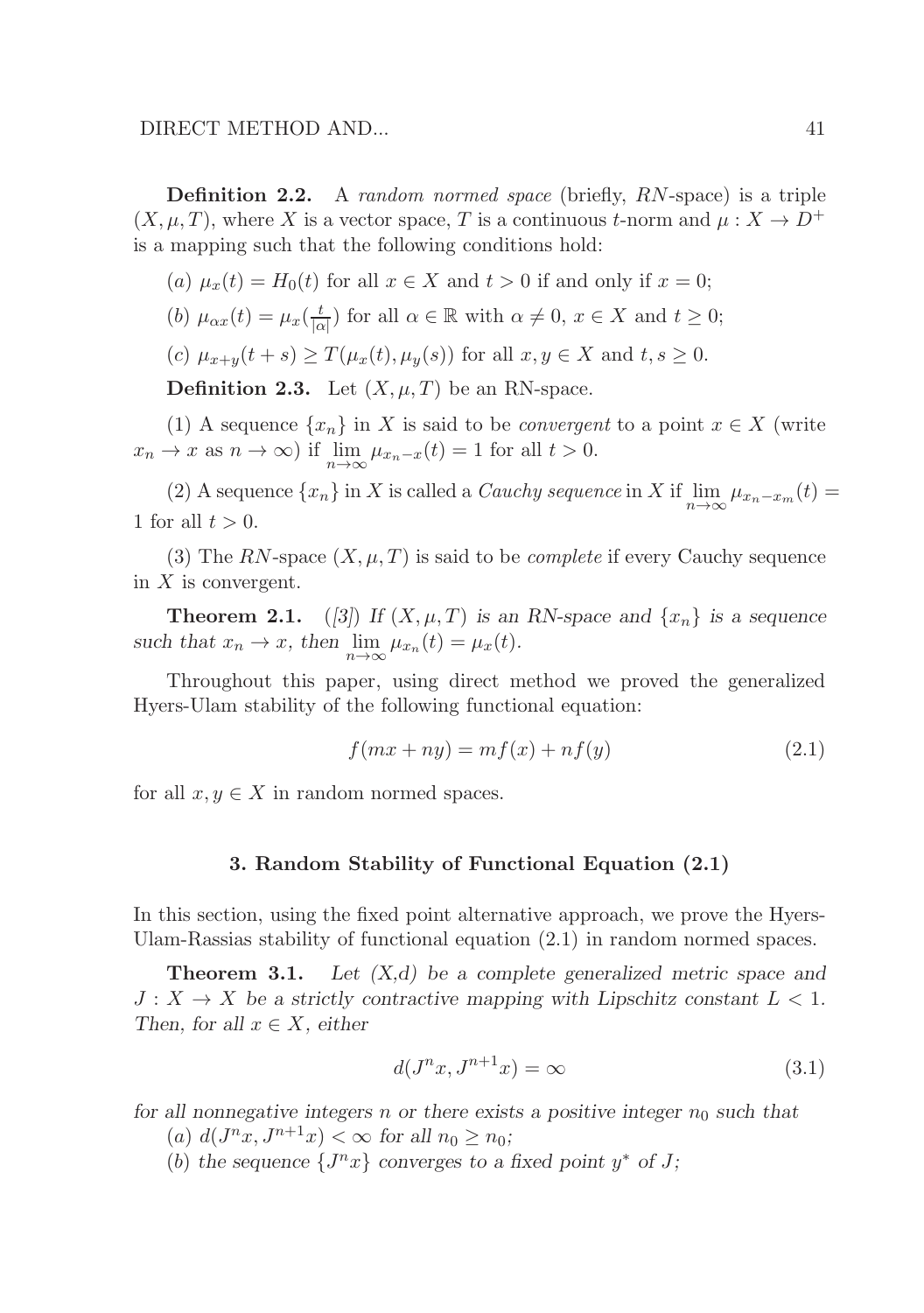(c)  $y^*$  is the unique fixed point of J in the set  $Y = \{y \in X : d(J^{n_0}x, y)$ ∞};

(d)  $d(y, y^*) \leq \frac{1}{1-L} d(y, Jy)$  for all  $y \in Y$ .

**Theorem 3.2.** Let X be a linear space,  $(Y, \mu, T_M)$  be a complete RN-space and  $\Phi$  be a mapping from  $X^2$  to  $D^+$  ( $\Phi(x, y)$  is denoted by  $\Phi_{x,y}$ ) such that there exists  $0 < \alpha < \frac{1}{m+n}$  such that

$$
\Phi_{(m+n)x,(m+n)y}(t) \le \Phi_{x,y}(\alpha t) \tag{3.2}
$$

for all  $x, y \in X$  and  $t > 0$ . Let  $f : X \to Y$  be a mapping satisfying

$$
\mu_{f(mx+ny)-mf(x)-nf(y)}(t) \ge \Phi_{x,y}(t) \tag{3.3}
$$

for all  $x, y \in X$  and  $t > 0$ . Then, for all  $x \in X$ ,  $A(x) := \lim_{n \to \infty} (m +$  $(n)^p f\left(\frac{x}{(m+1)^p}\right)$  $\left(\frac{x}{(m+n)^p}\right)$  exists and  $A: X \to Y$  is a unique additive mapping such that

$$
\mu_{f(x)-A(x)}(t) \ge \Phi_{x,0}\left(\frac{(1-(m+n)\alpha)t}{\alpha}\right) \tag{3.4}
$$

for all  $x \in X$  and  $t > 0$ .

Proof. Putting  $y = x$  and replacing x by  $\frac{x}{m+n}$  in (3.3), we have

$$
\mu_{(m+n)f\left(\frac{x}{m+n}\right)-f(x)}(t) \ge \Phi_{\frac{x}{m+n},\frac{x}{m+n}}(t) \ge \Phi_{x,x}\left(\frac{t}{\alpha}\right) \tag{3.5}
$$

for all  $x \in X$  and  $t > 0$ . Consider the set  $S := \{g : X \to Y\}$  and the generalized metric d in S defined by  $d(f,g) = \inf\{u \in \mathbb{R}^+ : \mu_{g(x)-h(x)}(ut) \geq \Phi_{x,x}(t), \forall x \in$  $X, t > 0$ , where inf  $\emptyset = +\infty$ . It is easy to show that  $(S, d)$  is complete. Now, we consider a linear mapping  $J: S \to S$  such that  $Jh(x) := (m+n)h\left(\frac{x}{m+n}\right)$  $\frac{x}{m+n}\right)$ for all  $x \in X$ .

First, we prove that  $J$  is a strictly contractive mapping with the Lipschitz constant  $(m+n)\alpha$ . In fact, let  $q, h \in S$  be such that  $d(q, h) < \epsilon$ . Then we have  $\mu_{g(x)-h(x)}(\epsilon t) \ge \Phi_{x,x}(t)$  for all  $x \in X$  and  $t > 0$  and so

$$
\mu_{Jg(x)-Jh(x)}((m+n)\alpha\epsilon t) = \mu_{(m+n)g(\frac{x}{m+n})-(m+n)h(\frac{x}{m+n})}((m+n)\alpha\epsilon t)
$$
  
=  $\mu_{g(\frac{x}{m+n})-h(\frac{x}{m+n})}(\alpha\epsilon t) \ge \Phi_{\frac{x}{m+n},\frac{x}{m+n}}(\alpha t) \ge \Phi_{x,x}(t)$ 

for all  $x \in X$  and  $t > 0$ . Thus  $d(g, h) < \epsilon$  implies that  $d(Jg, Jh) < (m + n)\alpha\epsilon$ . This means that  $d(Jg, Jh) \leq (m+n)\alpha d(g, h)$  for all  $g, h \in S$ . It follows from  $(3.5)$  that  $d(f, Jf) \leq \alpha$ .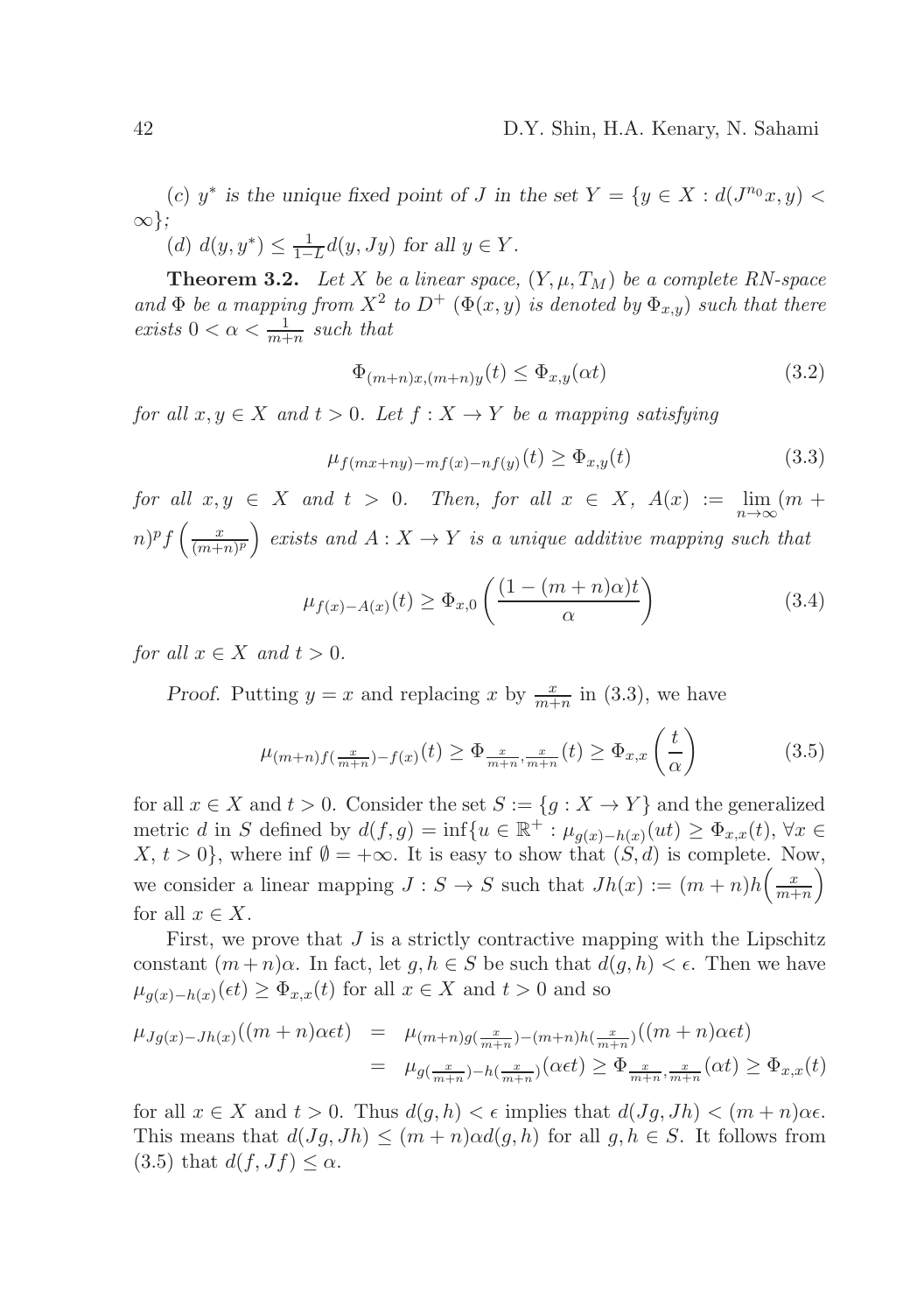By Theorem 3.1, there exists a mapping  $A: X \to Y$  satisfying the following:

(1)  $\tilde{A}$  is a fixed point of  $J$ , that is,

$$
A\left(\frac{x}{m+n}\right) = \frac{1}{m+n}A(x) \tag{3.6}
$$

for all  $x \in X$ . The mapping A is a unique fixed point of J in the set  $\Omega = \{h \in$  $S : d(g, h) < \infty$ . This implies that A is a unique mapping satisfying (3.6) such that there exists  $u \in (0, \infty)$  satisfying  $\mu_{f(x)-A(x)}(ut) \geq \Phi_{x,x}(t)$  for all  $x \in X$ and  $t > 0$ .

(2)  $d(J^p f, A) \to 0$  as  $p \to \infty$ . This implies the equality

$$
\lim_{p \to \infty} (m+n)^p f\left(\frac{x}{(m+n)^p}\right) = A(x)
$$

for all  $x \in X$ .

(3) 
$$
d(f, A) \le \frac{d(f, Jf)}{1 - (m+n)\alpha} \le \frac{\alpha}{1 - (m+n)\alpha}
$$
 with  $f \in \Omega$  and so  

$$
\mu_{f(x) - A(x)} \left( \frac{\alpha t}{1 - (m+n)\alpha} \right) \ge \Phi_{x,x}(t)
$$

for all  $x \in X$  and  $t > 0$ . This implies that the inequality (3.4) holds. On the other hand

$$
\mu_{(m+n)^p f\left(\frac{mx+ny}{(m+n)^p}\right) - m(m+n)^p f\left(\frac{x}{(m+n)^p}\right) - n(m+n)^p f\left(\frac{y}{(m+n)^p}\right)}(t)
$$
\n
$$
\geq \Phi_{\frac{x}{(m+n)^p}, \frac{y}{(m+n)^p}} \left(\frac{t}{(m+n)^p}\right)
$$

for all  $x, y \in X$ ,  $t > 0$  and  $n \ge 1$  and so, from (3.2), it follows that

$$
\Phi_{\frac{x}{(m+n)^p},\frac{y}{(m+n)^p}}\left(\frac{t}{(m+n)^p}\right) \ge \Phi_{x,y}\left(\frac{t}{((m+n)\alpha)^p}\right)
$$

Since  $\lim_{p\to\infty} \Phi_{x,y}\left(\frac{t}{((m+n)^2)^n}\right)$  $\left(\frac{t}{((m+n)\alpha)^p}\right) = 1$  for all  $x, y \in X$  and  $t > 0$ , we have  $\mu_{A(mx+ny)-mA(x)-nA(y)}(t) = 1$  for all  $x, y \in X$  and  $t > 0$ . This completes  $\Box$ the proof.